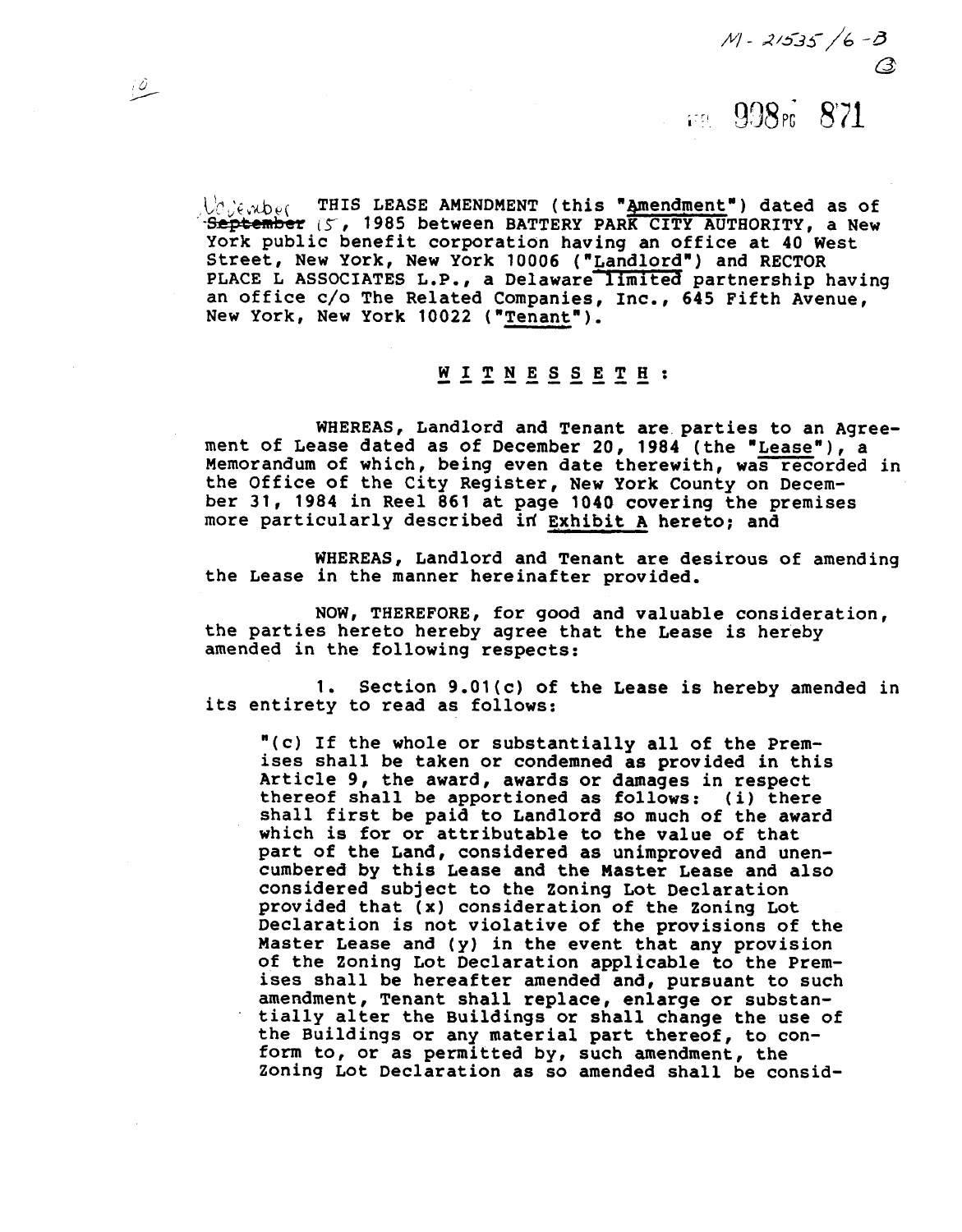ered when determining the value of the Land, and the fair market value of Landlord's Civic Facilities taken in any proceeding with respect to such taking; (ii) there shall next be paid to the Mortgagee which holds a first lien on Tenant's interest in this Lease, or to Recognized Unit Mortgagees, if applicable, so much of the balance of such award as shall equal the unpaid principal indebtedness secured by such Mortgage or Recognized Unit Mortgages with interest thereon at the rate specified therein to the date of payment; (iii) there shall next be paid to Landlord so much of the award which is for or attributable to the value of Landlord's reversionary interest in that part of the Buildings taken in such proceeding (it being agreed between Landlord and Tenant that, notwithstanding anything herein contained to the contrary, for a period of forty (40) years from the Scheduled Completion Date, the value of Landlord's reversionary interest in the Buildings shall be deemed to be zero); and (iv) subject to rights of any Mortgagees or Recognized Unit Mortgagees, if applicable, Tenant shall receive the balance of the award, if any. If there be any dispute as to which portion of the award is attributable to the Land and the Civic Facilities and which portion is attributable to the Buildings, or as to the value of Landlord's reversionary interest in the Buildings, such dispute shall be resolved by arbitration in accordance with the provisions of Article 36."

2. Section 42.09(c) of the Lease is hereby amended in its entirety to read as follows:

"(c) In addition to the rights and remedies granted to Landlord pursuant to the provisions of this Lease, each Unit Owner hereby grants to Landlord, effective only upon the occurrence of a Unit Owner Default and continuing until the payment to Landlord of the Deficiency Amount, a lien on such Unit (a "Landlord's Lien"), which Landlord's Lien shall be prior to all other liens on such Unit, except for Taxes, Impositions, the lien granted to the Board of Managers pursuant to the Condominium Act, liens granted to Governmental Authorities which, pursuant to applicable law, are granted a priority and all sums unpaid on a first mortgage of record. Such Landlord's Lien shall be enforceable by Landlord only if Landlord shall have elected, in accordance with Section 42.09(a), to pursue its rights and remedies against such Defaulting unit Owner.'

 $-2-$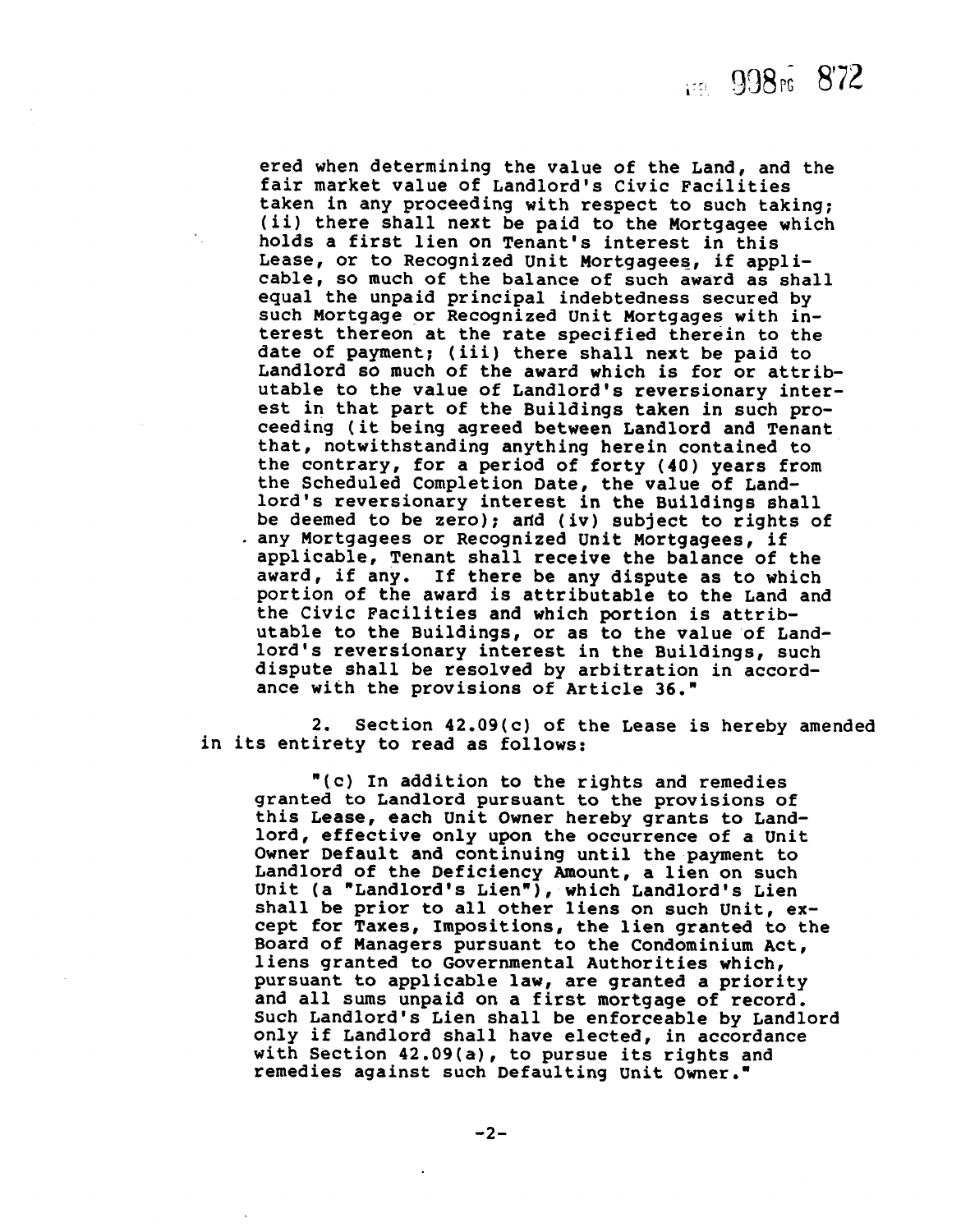FEL 998rc 873

**3.** Except as herein amended, the terms and provisions of the Lease, in all other respects, shall remain unmodified and in full force and effect.

IN WITNESS WHEREOF, the parties hereto have executed this Amendment as of the day and year first above written.

BATTERY PARK, CITY AUTHORITY By: alent

RECTOR PLACE L ASSOCIATES L.P., a Delaware *limited* partnership

Related Rector Park Tnc., a  $By:$ general partner



RPL Innovations Inc., a  $By:$ general partner

Βy Its: Tresh

By: Related Site  $\frac{1}{2}$  L.P,, a/general partner

Related Rector  $P/kk$ , Inc.  $By:$ By:

By: Place L Innovations L.P., a<br>general partner

TEB

By: RPL Innovations, Inc.

By: 'Aekî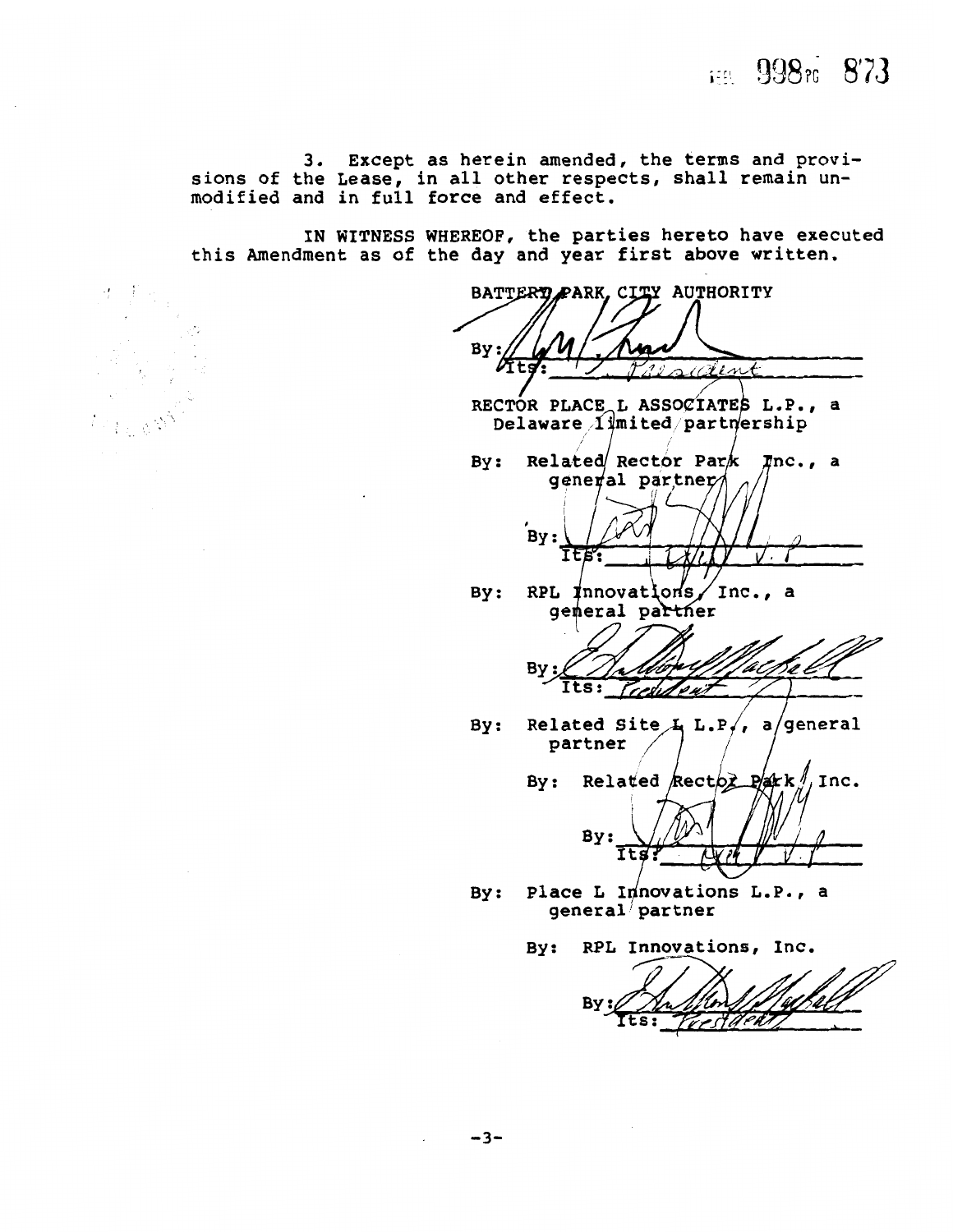# FER 998rs 875

STATE OF NEW YORK  $\lambda$ SS:  $\ddot{\bullet}$ COUNTY OF NEW YORK  $\lambda$ 

On this ISth day of the permisser, 1985, before me personally came *pleyer* 5. Franker , to me known, who,<br>being by me duly sworn, did depose and say that he resides at<br> $\frac{324}{64}$ ,  $\frac{10}{10}$ ,  $\frac{100}{4}$ ,  $\frac{100}{4}$ ,  $\frac{100}{4}$ ,  $\frac{100}{4}$ ,  $\frac{100}{4}$ , that public benefit corporation described in and which executed the foregoing instrument; that he knows the seal of said corporation; that the seal affixed to said instrument is such corporate seal; that it was so affixed by order of the members of said corporation; and that he signed his name thereto by like order.

**CECILIA MADDEN** Notary Public, State of New York No. 304698371 Qualified in Nassau County<br>Cert. Filed in New York County Commission Expires March 30, 198 7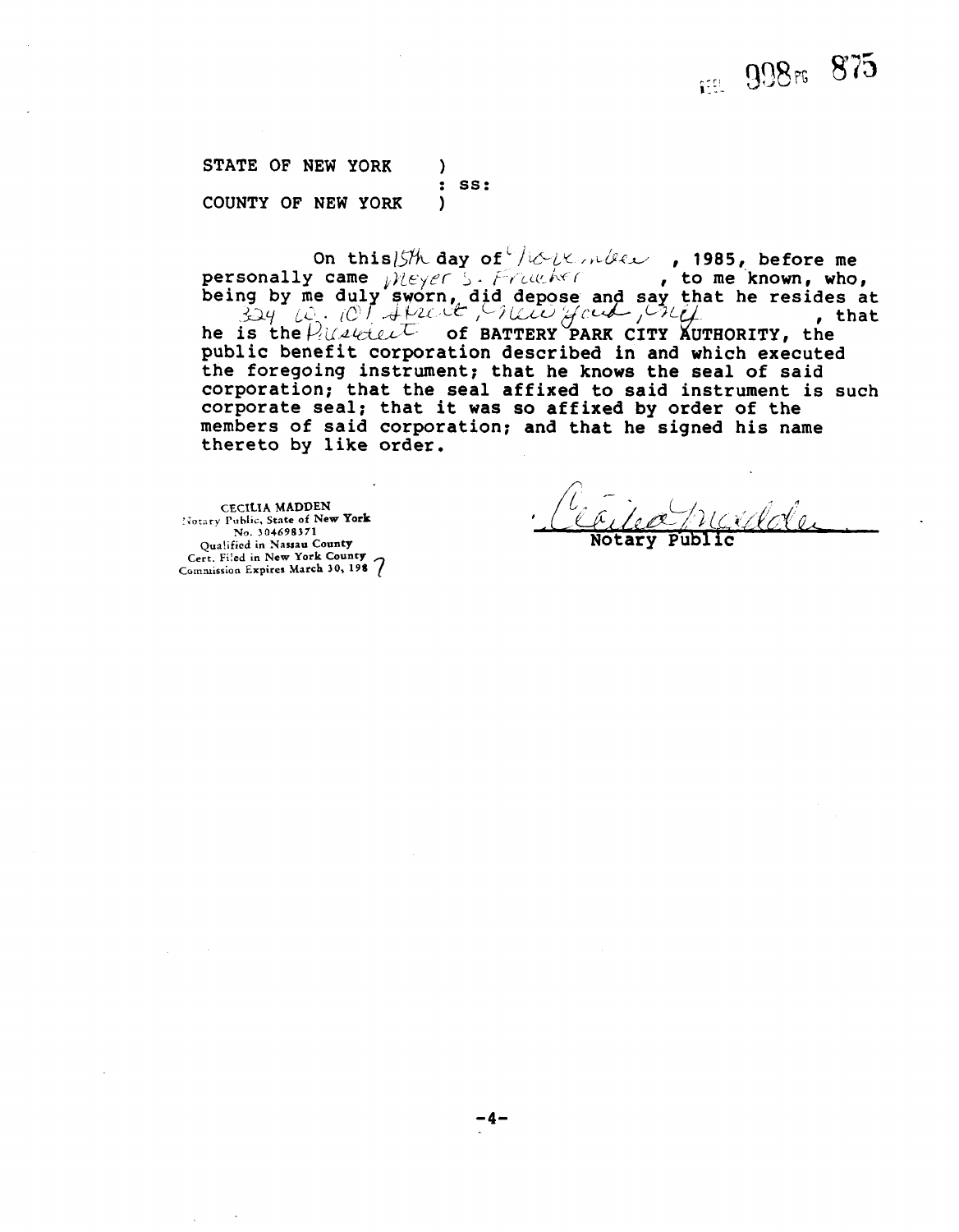1998rc 876

STATE OF NEW YORK ) : SS:<br>) COUNTY OF NEW YORK

, **1985,** beforeme s, before me<br>, to me known, , ...,<br>the corporation described in the foregoing instrument and which executed the same as a general partner in the Delaware limited partnership known as Related Site L L.P., which partnership is a general partner in the Delaware limited partnership known as RECTOR PLACE L ASSOCIATES L.P., and that he signed his name thereto by order of the board of directors of said corporation.

Where Public Mahon

Wotary Public

**LYNN McMAHON**  Motary Public. State of New York<br>
No. 30-4802565<br>
Oualified in Nassau County<br>
Certificate Filed in New York County<br>
Commission Expires March 30, 19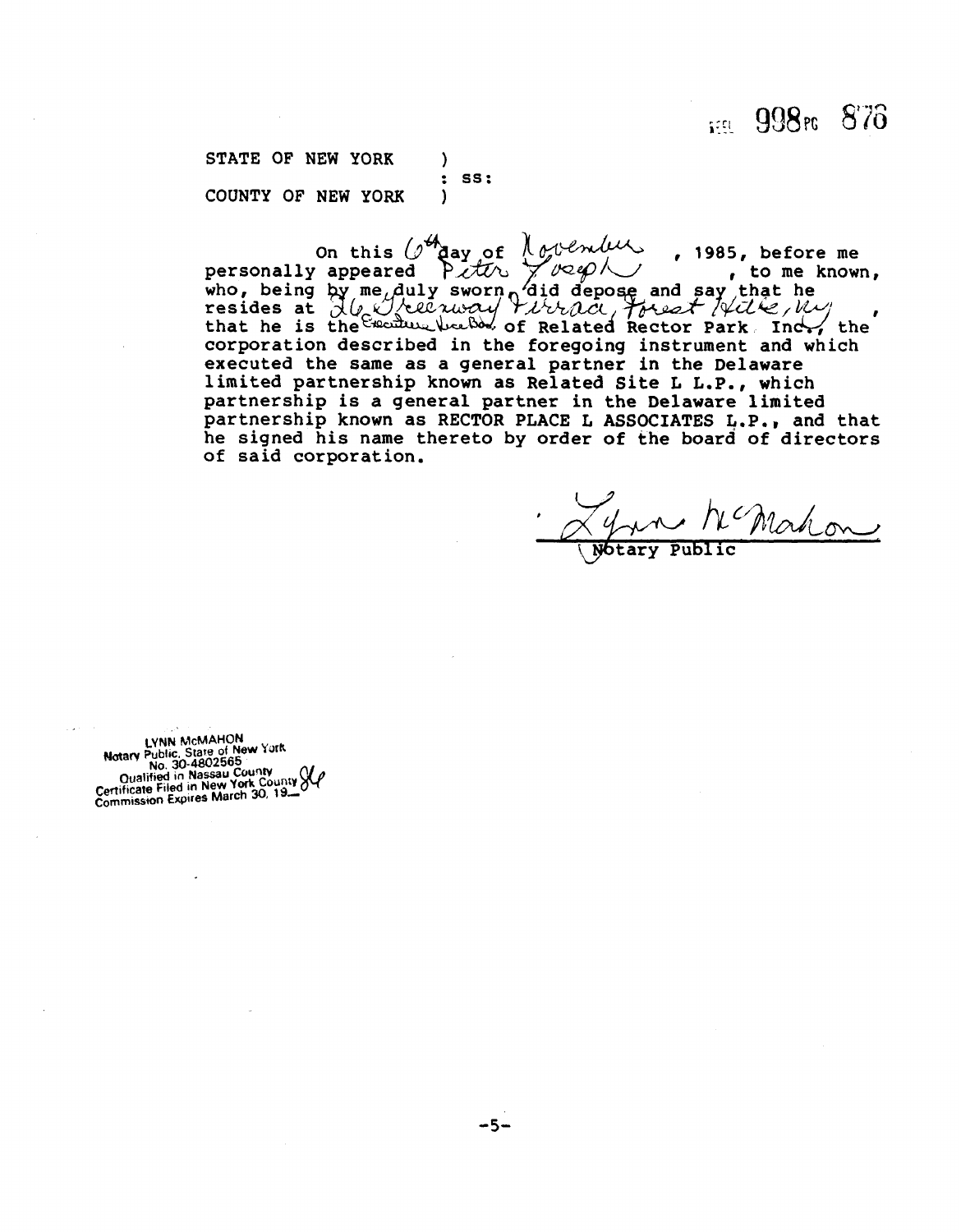FER 998F6 877

STATE OF NEW YORK (1) : SS:<br>) COUNTY OF **NEW** YORK )

 $1985$ , before me On this day of  $\ell$  ( to me known, personally 6. Arthur  $2<sub>0</sub>$ who, being by me duly sworn, did depose and say that her resides at  $\sqrt{2}$  also fixed streamed. il priz West Each strenus that he is the purce of RPL Innovations, Inc., the corporation described in the foregoing instrument and which that he is the executed the same as a general partner in the Delaware limited partnership known as RECTOR PLACE L ASSOCIATES L.P., and that he signed his name thereto by order of the board of directors of said corporation.

Notary Publ

**KAREN A. GALIONE Notary Public, State of New York NO. 24-01 GA4813951 Commission Expires March 30, 19**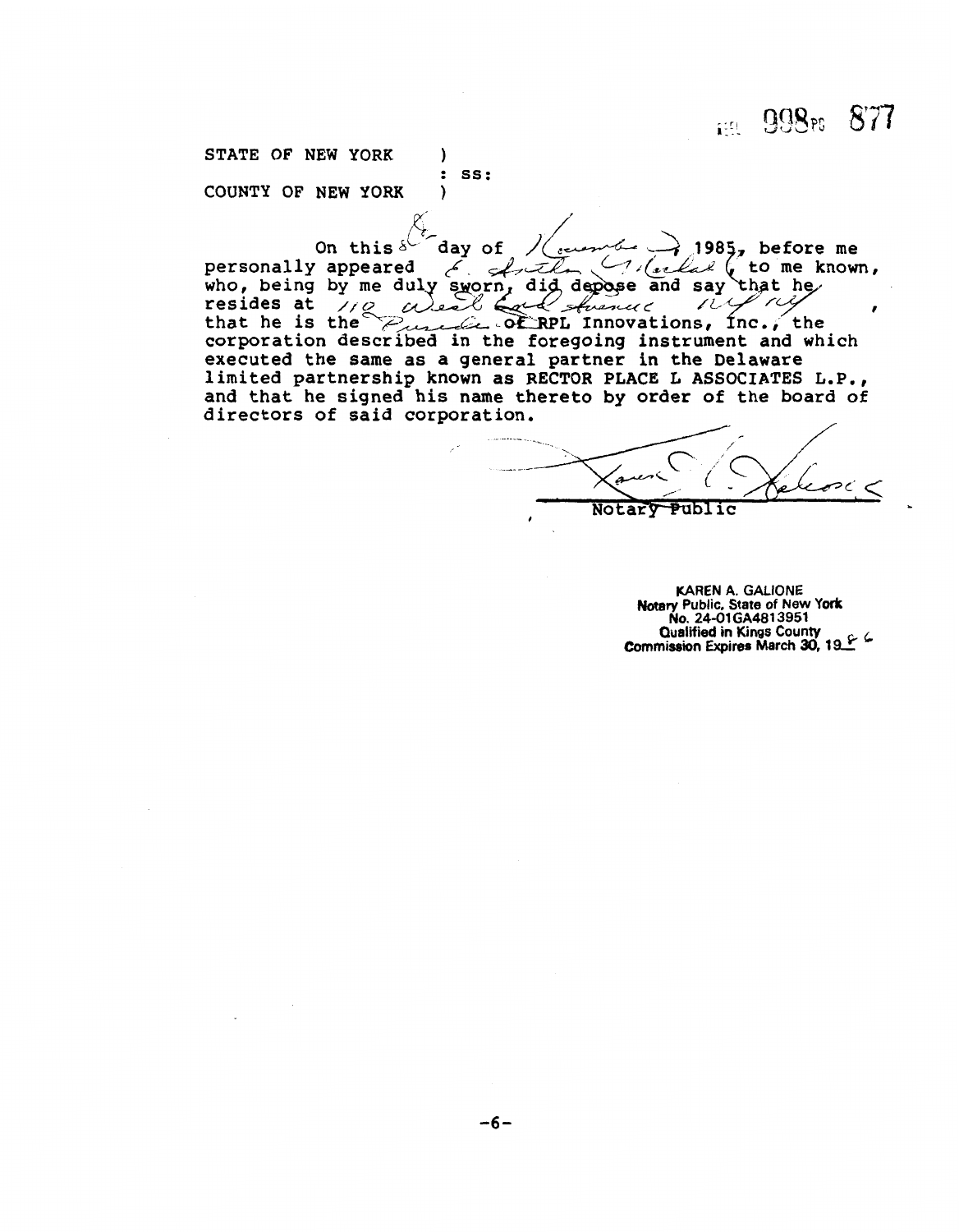### FOR 998 PG 878

STATE OF NEW YORK  $\lambda$  $\ddot{\phantom{a}}$ SS: COUNTY OF NEW YORK  $\lambda$ 

On this  $\int_0^{\pi}$  day of  $\int_0^{\pi}$  day of  $\int_0^{\pi}$  1985, before me<br>personally appeared  $\int_0^{\pi}$   $\int_0^{\pi}$   $\int_0^{\pi}$  to me known,<br>who, being by me duly sworn did depose and say that he<br>resides at  $\partial_0$  *H*/*Le ndO* limited partnership known as RECTOR PLACE L ASSOCIATES L.P., and that he signed his name thereto by order of the board of directors of said corporation.

akon

|     | <b>LETTER SHOWING COMPANY</b><br>and the common the state of the property of the state of the state of the state of the state of the state of t<br>The state of the state of the state of the state of the state of the state of the state of the state of the st |  |
|-----|-------------------------------------------------------------------------------------------------------------------------------------------------------------------------------------------------------------------------------------------------------------------|--|
| ٠., | LYNN McMAHON                                                                                                                                                                                                                                                      |  |
|     | Notary Public, State of New York                                                                                                                                                                                                                                  |  |
| 2   | No. 30-4802565                                                                                                                                                                                                                                                    |  |
|     | <b>Qualified in Nassau County</b>                                                                                                                                                                                                                                 |  |
| ş   | Certificate Filed in New York County                                                                                                                                                                                                                              |  |
|     | Commission Expires March 30, 19-0                                                                                                                                                                                                                                 |  |
|     | <b>www.communications.com</b>                                                                                                                                                                                                                                     |  |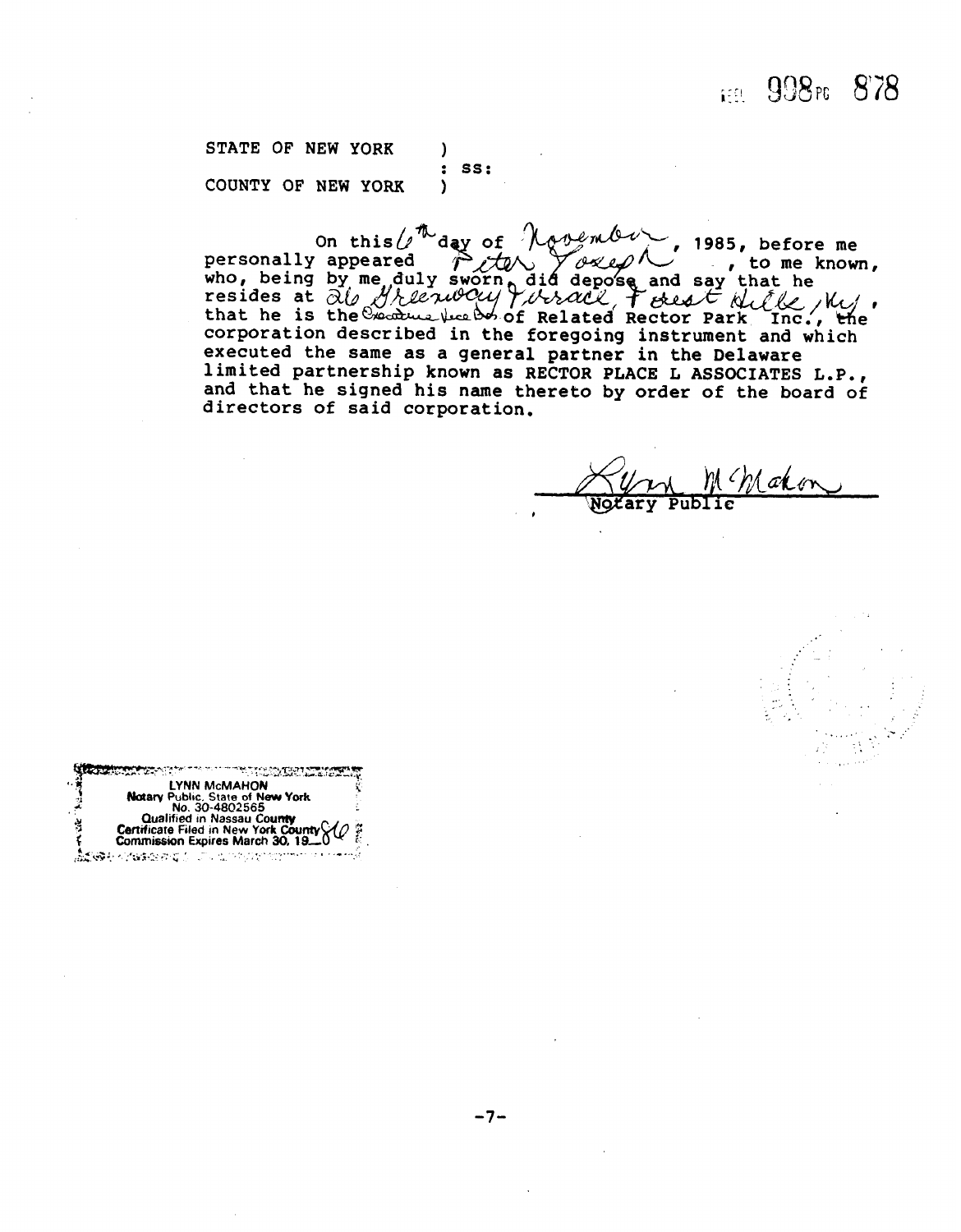1:11 998rs 879

STATE OF NEW YORK SS:  $\ddot{\phantom{a}}$ COUNTY OF NEW YORK  $\lambda$ 

On this  $s^*$  day of 1985, before me  $\mathcal{L}$  to me known, personally appeared  $\mathcal{L}_{\mathbb{R}^n}$ Crick who, being by me duly sworn, did depose and say that he resides at  $\sum_{\mu}$  web complete that he is the movations, inc., the corporation described in the foregoing instrument and which executed the same as a general partner in the Delaware limited partnership known as Place L Innovations L.P., which partnership is a general partner in the Delaware limited partnership known as RECTOR PLACE L ASSOCIATES L.P., and that he signed his name thereto by order of the board of directors of said corporation.

ł. ىد

Notary Public

KAREN A. GALIONE Notary Public, State of New York<br>No. 24-01GA4813951 **Qualified in Kings County** Commission Expires March 30, 19